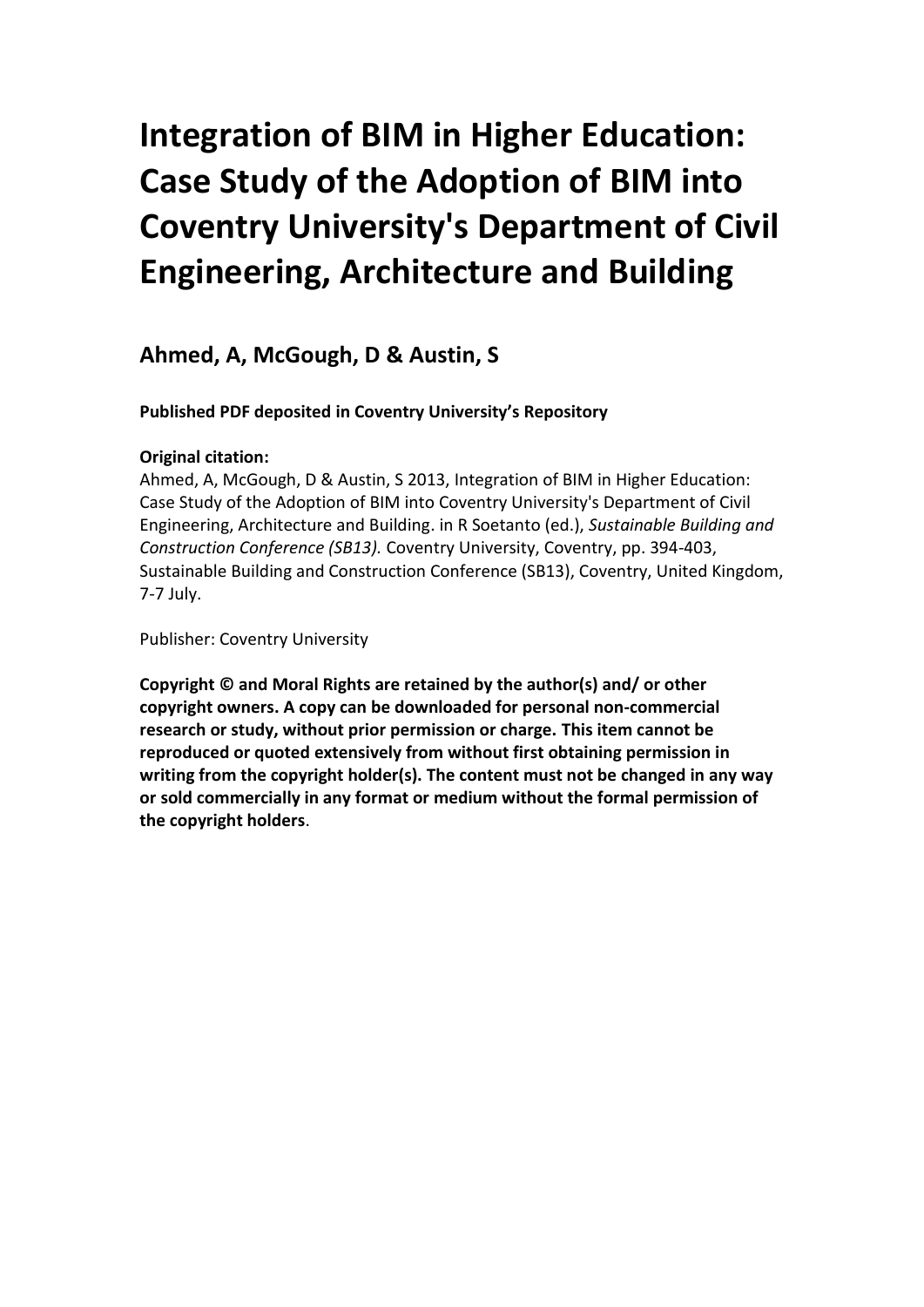

# **INTEGRATION OF BIM IN HIGHER EDUCATION: CASE STUDY OF THE ADOPTION OF BIM INTO COVENTRY UNIVERSITY'S DEPARTMENT OF CIVIL ENGINEERING, ARCHITECTURE AND BUILDING**

**D. McGough\*, A. Ahmed† and S. Austin‡**

Coventry University, Faculty of Engineering and Computing, John Laing Building, Coventry, United Kingdom, CV1 5ED \* [danny.mcgough@coventry.ac.uk](mailto:danny.mcgough@coventry.ac.uk) † [ab0393@coventry.ac.uk](mailto:n.stothers@coventry.ac.uk) [‡ ab2373@coventry.ac.uk](mailto:n.stothers@coventry.ac.uk)

**Abstract.** *In the context of Architecture, Building Information Modelling (BIM) is a design methodology which enables all of the design details, decisions and characteristics to be held within a collaborative digital representation and information package. The design and project information can then be shared, accessed and altered live, facilitating an efficient and fluid collaborative design and asset management process across the whole life cycle of a building. It is argued that BIM has many benefits for projects such as reducing waste, improving the efficiency and enhancing collaboration between different parties to a project which can lead to improved quality and also cost and time reductions. Government drive indicates that BIM skills and information sharing, protocols and processes are essential for improving efficiency of design and operational performance of buildings. It is therefore important that the principle of BIM is integrated into the training of future construction professionals. The aim of this paper is to outline the process that has been undertaken to integrate BIM within the undergraduate curriculum at Coventry University's Civil Engineering, Architecture and Building (CAB) department. A critical analysis of a case study construction engineering department has been carried out to inform the development of the strategy for integration of BIM within existing course structure. The case study offers a lesson on the adoption of BIM to enhance the student skills and understanding relevant to their professional disciplines.*

**Keyword:** *Building Information Modelling (BIM), collaboration, higher education, low impact buildings, sustainability, integrated design*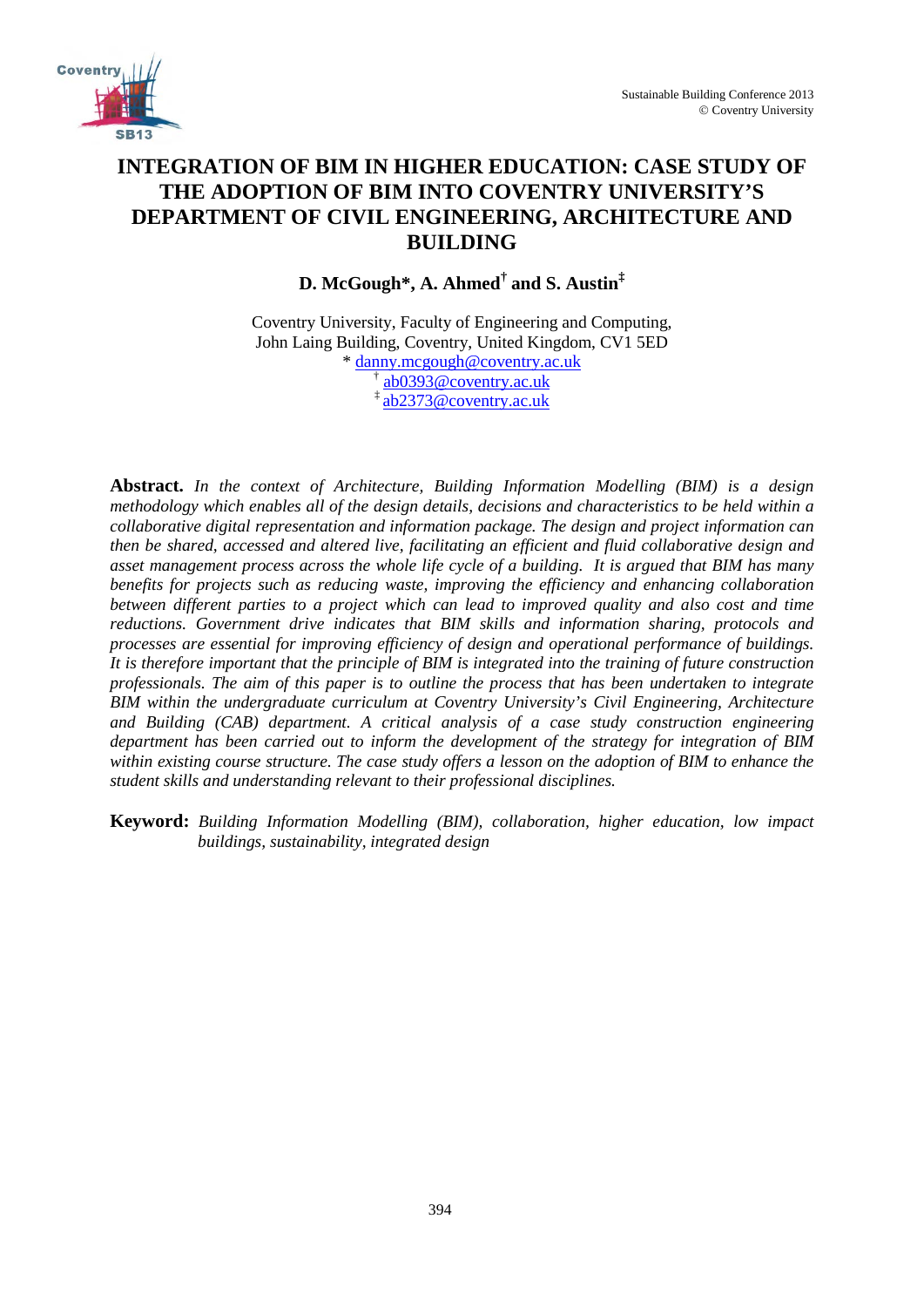#### **1 INTRODUCTION**

The Department of Civil Engineering, Architecture and Building (CAB) at Coventry University recently embarked on the task of integrating BIM theory and practices across its undergraduate and postgraduate degree courses. The department has a clear objective that it wants all students on graduation to leave, with a greater awareness of 'BIM' and the practices involved through both theoretical and practical skills. Smith et al (2009 p.xxvii) argues that "Building information modelling is nothing more and nothing less than a systems approach to the design, construction, ownership, management, operation, maintenance, use, and demolition or reuse of buildings. A building information model is any compilation of reliable data in single or multiple electronic data formats, however complete or incomplete that supports a systems approach in any stage in the lifecycle of a building". This may be seen by some as an over simplification but in essence if all members of a project team collaborate together, through the entire project life cycle with BIM theory at the core of the design process the benefits that can be achieved are vast.

A core feature of working within a BIM environment is the drive towards encouraging multi-disciplinary collaboration from the very outset of a project. The benefits of all disciplines working together within one core BIM environment are multiple. A major issue that is experienced within non BIM design processes is the matter of conflict in different design outputs. The ethos of having a core central BIM model is to facilitate a smooth transition through these issues by identifying conflicts earlier on in the design and construction process thus reducing the negative effects on time and costs. Projects can be visualised and evaluated early in the design process allowing the client and designer alike to optimise the design with regards to special and environmental performance.

Angela Brady (2012) states in the RIBA BIM overlay plan of work, "the aim (of the BIM overlay) is to assist design and construction teams in using BIM to provide a more efficient, intelligent and cost effective design process and to offer enhanced services to clients, particularly in relation to the whole life of buildings".

#### **2 METHODOLOGY**

The research has been carried out using critical evaluation of content of undergraduate courses within CAB department in Coventry University as a case study for integration of BIM into Higher education. The research also relied on the critical review of current knowledge in the areas of government policy, application of BIM in the construction industry and the integration of BIM into higher education courses. The evaluation uses a descriptive case study approach where a critical evaluation has been carried out of the current state of courses relative to the opportunities for collaborative working practices with a view to integrate BIM throughout the undergraduate degree and improve the ability of students to develop critical skills required in the construction sector. Coventry University has been using Project Based Learning (PBL) to provide an opportunity for students to work in groups and therefore have the opportunity to practice aspects of collaborative working practices expected in the construction industry. The case study approach used in this paper also looked at this collaborative working platform and reviewed its effectiveness relative to the application of BIM through the PBL. Stage 1 of the study will evaluate department's current initiatives to integrate BIM into the various aspects the courses. Stage 2 of the study will evaluate the departments' future development plans to further implement the BIM integration strategy.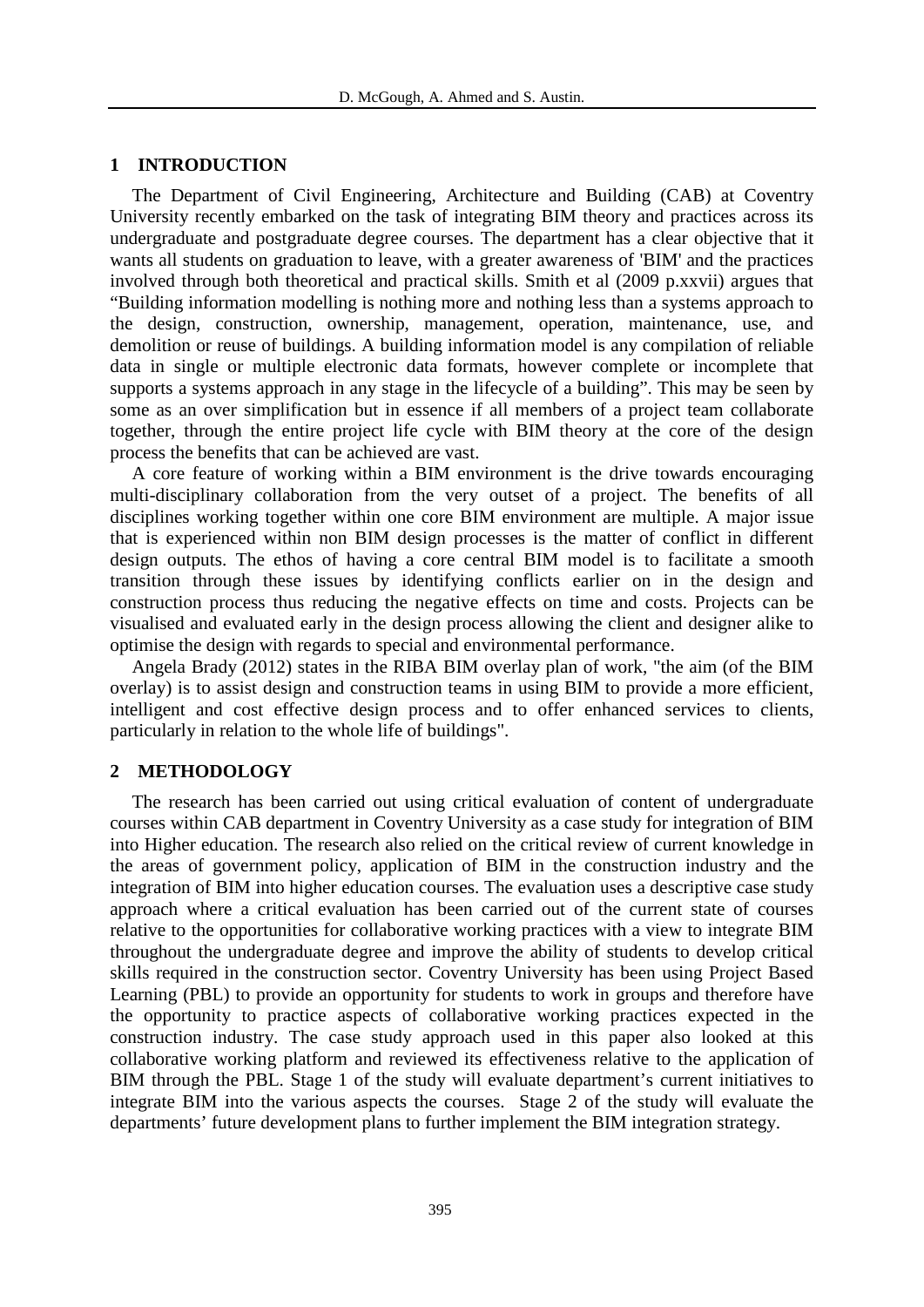#### **3 DRIVERS FOR BIM IN HIGHER EDUCATION**

Over the last few years the UK Government has made significant moves outlining where they expect the construction industry to be over the coming years in regards to BIM. The UK Government has mandated that all public building projects will have to be using BIM design processes at level 2, fully collaborative 3D BIM, or higher by 2016. As Francis Maude (2012), Minister for the Cabinet Office states, "The Governments four year strategy for BIM implementation will change the dynamics and behaviours of the construction supply chain, unlocking new, more efficient and collaborative ways of working. This whole sector adoption of BIM will put us at the vanguard of a new digital construction era and position the UK to become the world leaders in BIM". The Cabinet Office states in the Government Construction Strategy (2011) "there is a detailed programme of measures Government will take that will reduce costs by up to 20% by the end of this parliament"; it is believed that BIM will be one of the key factors in achieving this target.

As discussed in the BIS BIM strategy Report carried out by the BIM Industry Working Group (2011, p6) "key to any successful change programme is communication of the change and adequate support during the process", part of the responsibility to provide that support will fall on Academic Institutions. The BIS BIM strategy Report (2011, p6) goes on to state that in regards to how training is provided the "recommended solution is a strongly led hybrid provider drawing on the educational and research expertise of universities, the robust experience of accrediting bodies and the engagement of credible industry led best practice, as well as vocational training delivered by CPD or the training supply chain.".

Barison and Santos (2009) found the application of BIM in HE to be focussed predominantly on single course integration rather inter-disciplinary. However, the application of BIM in the industry is an integrated practice that allows for effective collaboration between different professionals. It is with these facts in mind the CAB Department has started to incorporate BIM across its degree programmes, with the aim of improving the BIM awareness and skills necessary for which will be necessary for effective cross or inter-disciplinary collaboration. Another key driver in the push for wider adoption of BIM across the industry is the positive effects that BIM working practices will have in regards to delivering low impact sustainable buildings for the future, in an increasingly energy conscious time. The target is that by increasing the BIM awareness and skills of students, whilst at the same time parallel to these increasing students' abilities to analyse and design low impact buildings, graduates will be in the best placed position to contribute positively to the future of the construction sector.

The National BIM Report 2012 canvassed the opinions of over 1000 participants with differing levels of awareness and understanding of BIM for 2011. The results show that 73% of participants agree that the industry is simply not yet clear enough on what BIM actually is. Following on from this, NBS repeated the survey in 2012-13 titled the NBS National BIM Survey 2013, canvasing the opinions of the industry for the year 2012. The same question was asked and this time around 74% now felt that 'the industry isn't yet clear enough on what BIM is yet, clearly there is still further work to be done in regards to preparing the industry. Also highlighted within the findings is the lack of awareness amongst all participants. The National BIM Report 2012 established, "that awareness of BIM is (was) not universal, with 21% of participants stating that they were not aware of BIM (in 2011)". In the repeated study, NBS National BIM Survey 2013 the same question was asked again, this time around however the number of participants 'neither aware nor using BIM' fell to 6%. This result is a marked improvement on previous years amongst the industry participants. As good as an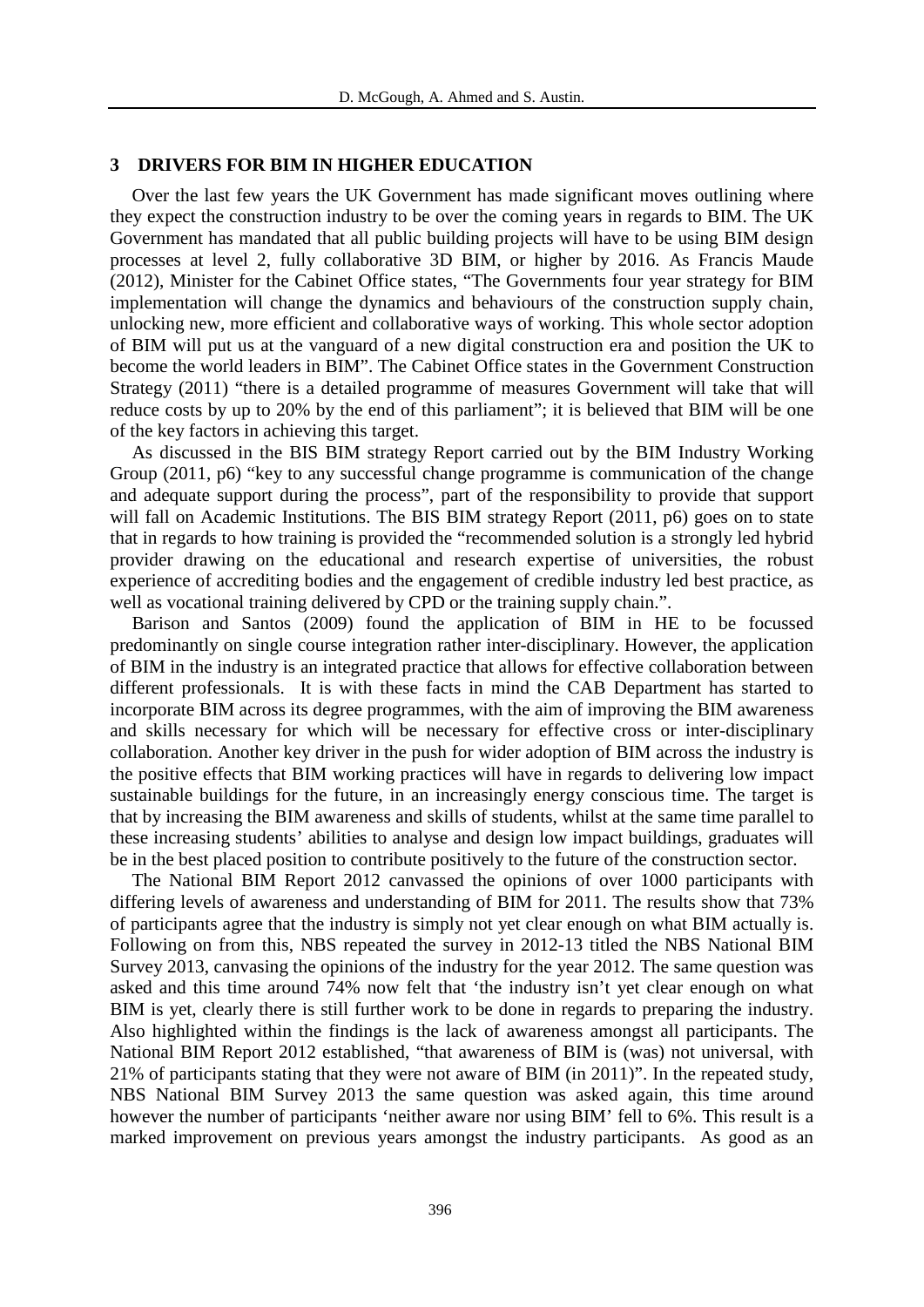improvement as this last result is it would be somewhat counterproductive if Higher Education institutions allowed graduates to leave university without any awareness of BIM themselves. This could hinder the Government and industry in their push for greater adoption of BIM, whilst at the same time hindering graduates chances of gaining the opportunities they strive for. It is one of the responsibilities of Higher Education institutes to provide graduates with the necessary skills to succeed with an increasingly competitive industry, with an awareness and ability to work within a BIM working environment being one of those skills.

The extent to which BIM is adopted across the construction industry depends on whether industry leaders buy into the Governments sentiments. Currently major players within the industry are making strong drives towards the adoption of BIM, with some already delivering projects at maturity level 2. Balfour Beatty has recently invested a considerable amount of funds into the adoption of BIM across their company. In 2012 Balfour Beatty "signed a three year, \$12 million agreement that will help Balfour Beatty expand its adoption of Building Information Modelling (BIM)" balfourbeatty (2012). Capita Symonds have also been investing heavily in the adoption of BIM they announced that from "July 2012 all its new design projects will use BIM Level 2 as standard" capitasymonds. (2013). The Royal BAM Group also recently signed a three year contract worth "(£2.8m) with software firm Autodesk to provide Building Information Modelling (BIM) technology across its global operations, including all BAM projects in the UK" building (2013). Speaking about the deal in October 2012, BAM Construct Design & Marketing director Chris Gilmour stated that BIM would be used across all projects, "Not just special projects – no matter how big or small the project, we will be fully embedding BIM" www.building.co.uk (February 2013). This review of the construction industry is by no means exhaustive; it is however a small indication of the commitment that industry is making towards adopting BIM.

#### **4 STRATEGY FOR INTEGRATION OF BIM IN THE CAB DEPARTMENT**

#### **4.1 Stage 1 – Current Initiative**

The first stage in enhancing students awareness of BIM was taken through the introduction of a 'Project Implementation Plan (PIP) coursework' (which can otherwise be known as a BIM execution plan) for a second year inter-disciplinary group project involving 230 students working in groups. This particular idea concentrates on the 'Information' aspect of BIM. There is no design aspect to the projects, just a clear focus on the PIP document to effectively plan the projects, emphasising collaborative and integrated working practices. The next step is to improve students awareness of BIM through lectures on theory and context. This is driven by the findings of NBS National BIM Survey (2012), which finds 74% of participants agreed that the industry was simply not yet clear enough on what BIM actually is. The expectation is that these BIM awareness lectures will help to address this issue.

#### **4.2 Stage 2 - The Future Initiatives**

The second stage aims to further incorporate BIM across the undergraduate courses. The aim is to give first year students a taste of the collaboration skills required for group work at the very start of their studies at Coventry, without explicit reference to 'BIM'. The early exposure of students of the principles of BIM will ultimately smooth the learning curve as they encounter these issues through their course. In addition technical tutorial support will be provided to second year students from all construction and engineering courses through BIM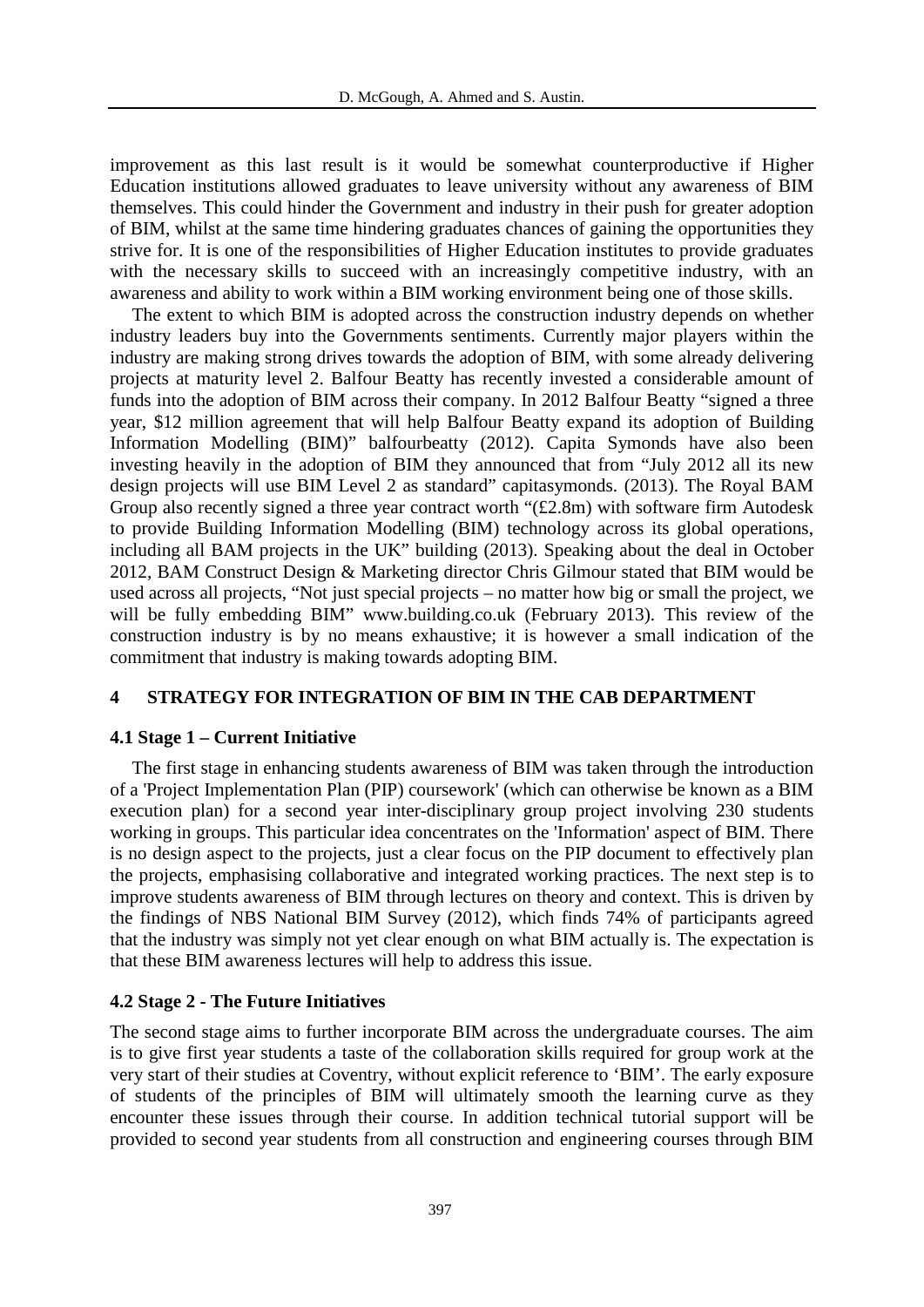software workshops.

In addition, the department is reorganising its third year multi-disciplinary collaborative integrated project module with the aim of getting the best BIM integration as possible. The final year project runs with around 250 students, working in groups from multidisciplinary backgrounds within the CAB Department. The ethos of the module is to replicate collaborative construction industry processes, as reasonably close as possible, within an academic setting. The module aims to develop knowledge and skills that will help the student's capacity for group integration, across various construction professions, by undertaking a major construction scenario-based project. Students are expected to synthesize the knowledge gained in taught modules and apply these skills and abilities to the development of a project from inception through to tender. Of equal importance to these technical skills is the personal and professional skills that the students are expected to further develop through participation in the Integrated Project. These include the development of critical, analytical and transferable study skills, which are of practical benefit in the workplace and key to continued professional development. The module has been running for a number of years and therefore the infrastructure that is currently in place for this module opens up a valuable opportunity to integrate live BIM practices. The aim is to realign the module to suit the departments BIM learning requirements.

The first steps that have been embarked on are to establish exactly what level of BIM competency the students need to achieve. Establishing the level of BIM that is feasible to integrate within undergraduate students is an ongoing point of discussion that will need to be continually evaluated and developed. The expectation is to improve the student awareness in the practices and processes involved in working on a BIM collaborative and integrated project. The module team is building on this platform and in essence is repackaging the module with a greater emphasis placed on the BIM collaborative processes and the sustainability of the project. For the wider range of parties involved in the project the concentration may be more on the 'Information' sharing aspects of BIM. Working within a BIM environment, adopting BIM information sharing protocols, collating the data in an interoperable format, and utilising documents such as the 'Project Implementation Plan' aims to improve how information is shared amongst all the varying parties involved.

There are two major aspects to the project, the first will be the low carbon refurbishment and redevelopment of the case study building and secondly to design new extension directly attached to the case study building. The refurbishment task requires initial benchmarking of the current building performance against similar buildings in the sector. Effective collaborative effort between teams will have to be demonstrated in the proposed improvement strategy with respect to functionality and energy performance criteria. The team will be required to predict the effectiveness of design choices and going through reiterative process to optimise the design. The second part of the project will be to create a new modern extension to the case study building. The teams will be required to create an optimised architectural design and focal point.

The overriding core directive for the project will be the BIM coordination and collaboration. Teams will be directed to ensure that they adhere to a BIM ethos and collate the team's project information into an interoperable design package. Running under this core directive will be three key main threads; the architectural design, the structural design and the sustainability strategy. The aim will be for the three key main threads to integrate seamlessly with each other. Sustainability has existed in previous entities of the module so is not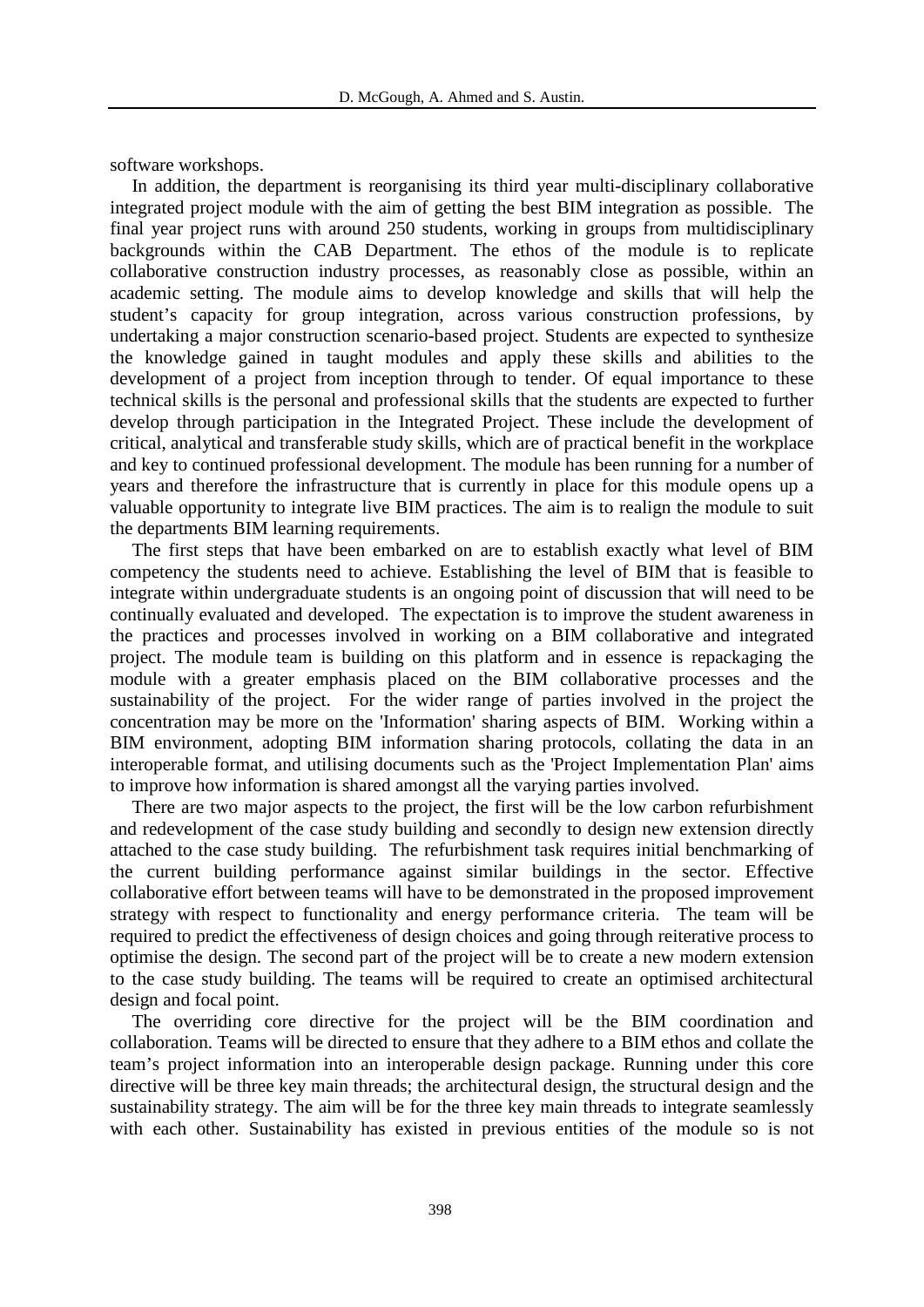something completely new, however, a greater emphasise will now be placed on this area ensuring that the project replicates the industry's desire and need for low impact design and sustainable buildings for the future, allowing students to graduate with a greater understanding of BIM working practices and low impact design strategies.

To immediately immerse the teams into a BIM working environment, the teams, once formed, will be presented with the task of formalising the groups 'Project Implementation Plan (PIP)'. The PIP plan will set out the working and information sharing protocols for the teams from the outset. The PIP plan will be a follow on from the PIP plan all students completed in year 2. The idea is that by having completed a smaller PIP plan, the learning curve progressing on to the year 3 PIP will be reduced. The result being that when students embark on the final year Integrated Project they will already be familiar with the PIP plan and therefore BIM working and information sharing processes and protocols, enabling them to adopt a greater understanding and emersion of BIM within the final year Integrated Project. The emphasise at this initial stage will be for students to firm up their information sharing protocols to ensure that the full team is aware of the agreed processes and directives.

A predominant element of the new Integrated Project format will be the designation of a BIM coordinator role as well as the creation of a BIM coordination task (BIMC). It will be the job of the BIM coordinator to ensure that the BIM content and coordination is developed and maintained, to ensure that all the team members collate and present all information in one cohesive document, printed and electronic. The separate task will set out directives to assist the BIM coordinator in understanding their role. By creating a separate task and a titled team member's role the aim is for the BIM coordinator to lighten the workload of all the other members in regards to information processing and exchange, crucially reducing the workload of the lead designer who in our case will be acting as the model manager in the later stages of the project.

As well as the BIMC task, each group will be provided with a base 3D model of an existing university building. The base model that the students will receive as a 'starting block' will be provided in two different formats, REVIT and SketchUp. Students who progress through the different degree courses will gain a differing set of software skills depending on the requirements of each specific course, hence the variation in the format of the base model provided. This therefore represents a micro representation of one of the main issues that the industry is facing in regards to a lack of the required skills amongst staff. Therefore, Coventry will be adopting an 'OpenBIM' approach to the module, where all groups will have to ensure that file sharing and interoperability are carefully considered.

Groups will need to produce plans of their design and amend the existing 3D model; the software adopted will depend largely on the previous experience of the team members. The groups will then be tasked with creating a new extension to the existing building in response to the scenario brief requirements whilst also considering and developing ideas on how they can upgrade the existing structure on site. The idea of using both of these approaches, existing building interrogation and new build extension is significant. Industry consultation has shown that through using an existing building, which would be surveyed, evaluated and then upgraded to improve the energy performance, the students experience a potentially valuable side of BIM, 'BIM used as a tool for the energy improvement of existing buildings'. At the same time having each team design an extension to the existing building opens up the door for groups to be able to gain skills in areas of new design processes. The aim is that by having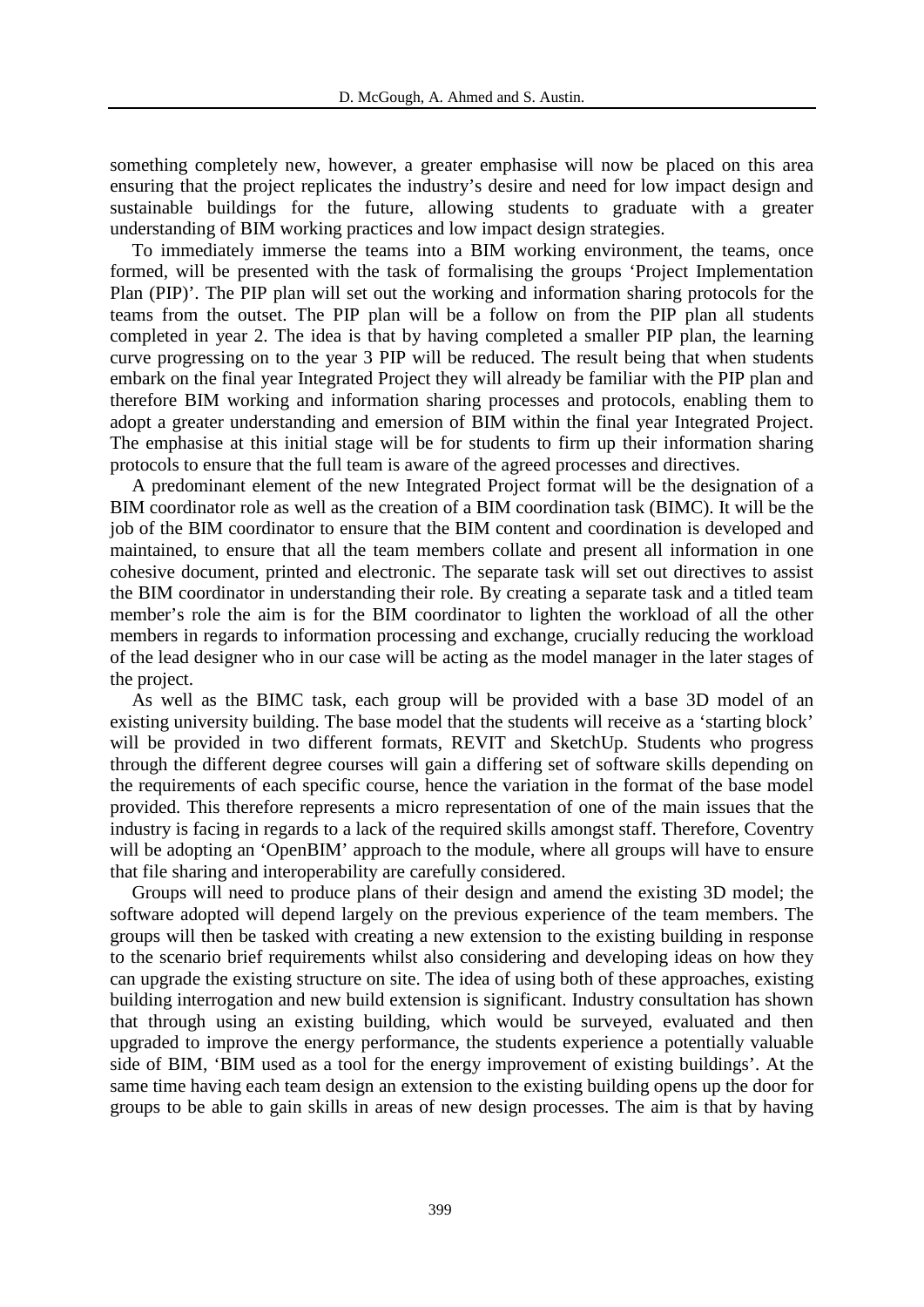these two different approaches to the scenario brief students will be able to access the most rounded BIM experience.

Each group will have to consider how they can upgrade the existing building with the aim of improving the energy performance. The sustainability strategy will be an extremely important aspect which teams will have to consider carefully, a minimum BREEAM rating of 'very good' will be requested for the existing structure with a rating of 'excellent' for the new extension. Existing building stock presents an important area of opportunity and challenge for reducing carbon emission in Europe. It is believed that BIM information processes and modelling will be an important tool in the future, utilised to analyse and upgrade existing buildings, improving the facilities management and energy performance of current building stock. The task will be set up to involve multi-disciplines in the process of energy survey and low carbon redesign. This project will focus on an energy survey of the existing building and benchmarking that against similar types of buildings within the sectors, this energy survey will allow the students to identify areas of improvement. The students will be expected to develop a strategy for low carbon refurbishment and predict the benefits of such interventions using thermal modelling software. The collaboration in this instance will be achieved through understanding of inter-operability of different software environments such as sharing files between 2D CAD, BIM software (3D modelling and BIM platforms), and thermal modelling software such as IES Virtual Environment and Ecotect. It is expected that this aspect of the work will lean heavily on all professional disciplines. The target is that by ensuring that all team members are involved in the sustainability strategy all of the team will need to be aware of the consequences that their decisions have on the environmental impact of a design. The integration of the sustainability strategy findings with the architectural/structural design will be closely reviewed with the aim of creating a distinct sustainable strategy which needs to be seamlessly integrated with the design teams processes and therefore increase the low impact design awareness of all graduates.

The Civil Engineering teams of each group will be tasked with creating a structure for the new extension; students will be given free rein to design the initial structure on any CAD design platform. The next key step will be to get each Civil Engineering team to then transfer this data into a 3D BIM platform, if they haven't already used one in the first place. This is one of many processes in which interoperability of students working environment is crucial. To successfully complete the task students will have to demonstrate an understanding of the interoperability of software. To assist in this crucial step of the design process all groups will be offered support and tutorials to assist them, likewise to other processes that may be unfamiliar to students. The major benefit in having a 3D model of the structure will be that it can be analysed and interrogated within the BIM and structural analysis software. Each Civil Engineering team will be allocated certain tasks requiring them to integrate their structural designs further, giving them a greater understanding of the capabilities and benefits of using 3D parametric software. The ability for Civil engineers to be able to demonstrate an understanding of how to interrogate 3D structural design software aims to lead to improvements in the programming, cost and the integrity of structural designs.

Throughout the integrated project there will be a number of aspects to ensure that groups develop and demonstrate an understanding of interoperability. Teams will be tasked to merge their differing models (structural design model and Architectural design model). At this point groups will receive learning on how to model share regardless of format. During the model merging process teams will have to utilise IFC data standard import and exports. The aim of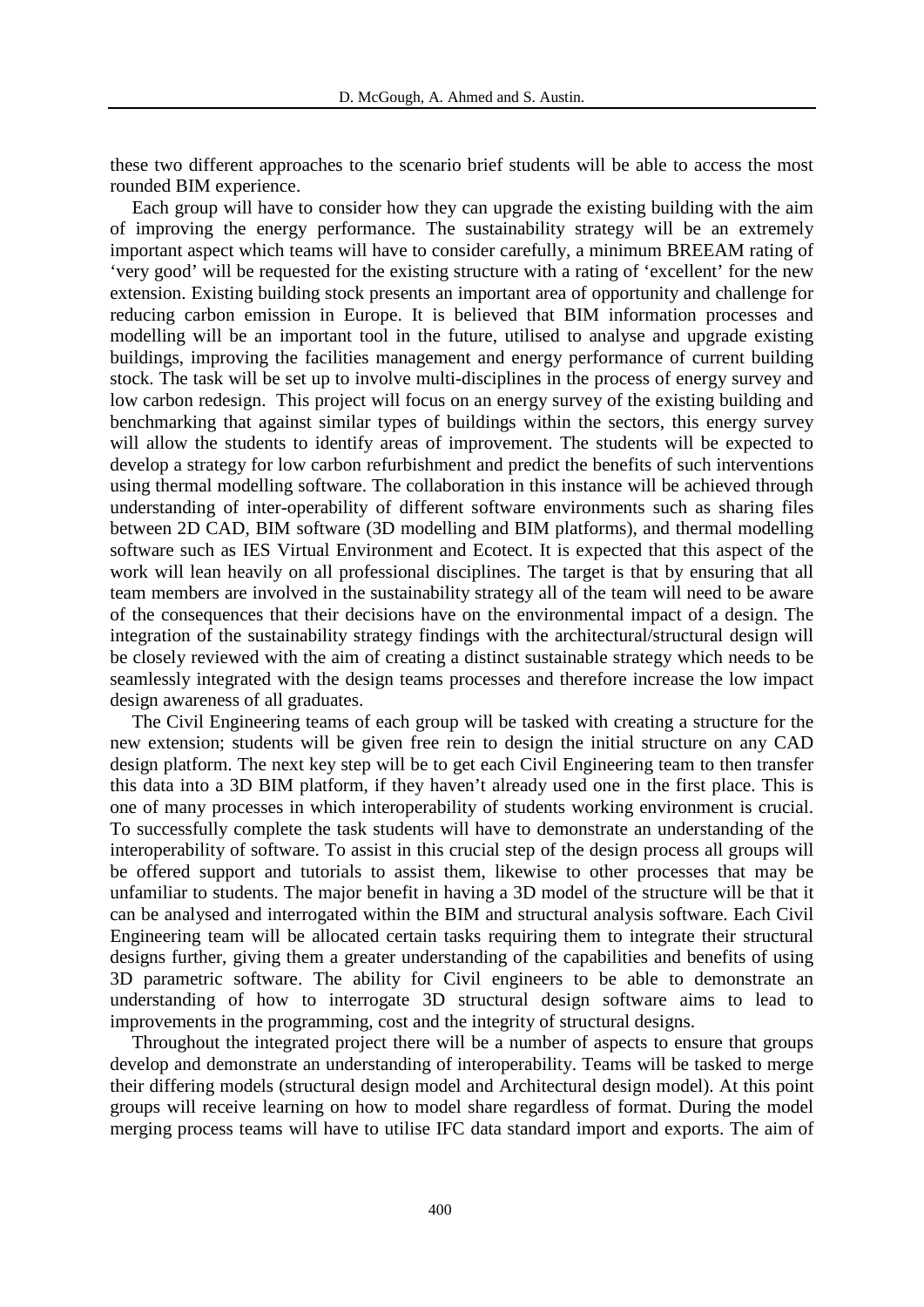the task is to ensure that students become aware of the interoperability of data sharing and the demands and consequences that it has on the design process. Each model will be evaluated, manipulated and analysed as the group's progress through the module. As previously discussed teams will continue to investigate the effectiveness of design choices adopting a reiterative design process. The target is to move individual team members away from 'silo'd' design processes towards collaborative and integrated working practices. The aim is that through replicating some of the challenges which industry will need to overcome to achieve BIM maturity level 2 and level 3 and by moving away from isolated design practices, graduates will develop the skills required to successfully work within a BIM collaborative and integrated working environment.

The teaching processes of BIM will be supported by a range of 3D BIM models. The emphasis for first year students learning is on domestic buildings, as such a BIM domestic house design is being created. The model will be completed to such a level that it can be interrogated, analysed and navigated, including multiple points of interest such as MEP detailing, cost/quantity take-offs and energy analysis. Although in reality a BIM model may not be required for a domestic design, the ethos is that if students are made aware of the processes involved in creating, interrogating, analysing and navigating a BIM model within a simplified context then it should reduce the learning curve on more complex models. The emphasis for second and third year students is larger buildings. Two university estate buildings will be modelled and completed to an intensive level enabling a multitude of interrogation and analysis to be carried out by students and staff for training purposes. The two Building will be the recently opened Engineering and Computing building (ECB) and the student's main place of work within CAB the Sir John Laing Building. The Sir John Laing (JL) case study will provide the opportunity for CAB students to evaluate and analyse the building that they use everyday. The intention is that by using a familiar building the engagement of the students will be stronger. The buildings can then be taken through multiple BIM design processes enabling them to be interrogated, analysed and navigated by staff and students alike. The objectives of creating these 3D BIM model teaching aids are numerous. In one instance the models can be used by teaching staff across numerous programmes allowing lecturers the ability to visualise different concepts to different students. Another use of the models will be to allow students to actively engage within lectures and tutorials by utilising the BIM models. The intention is that the models will not solely be used for teaching BIM. The aim is for staff to utilise the models across multiple disciplines and modules, whether it is a first year construction technology module, showing details of a house design, or a second year lecture on 'BIM Awareness'. Further to this the models can be used as a teaching aid for building service engineers showing service installation details. Therefore, the aim is for the models to become an integral part of teaching within multiple modules.

#### **5 A CRITICAL ANALYSIS OF THE CURRENT AND FUTURE INITIATIVES**

The target to provide all students with an awareness of BIM practices, regardless of discipline, is in response to the lack of skills and knowledge across the industry that currently exists in regards to BIM. As stated in the BIS-BIM-strategy-Report (2011, p6) which was carried out by the BIM Industry Working Group, by "engaging providers in the development and delivery of the material and standards will not only accelerate competency and adoption, but also will align the level and calibration of future industry professionals emerging from universities and provide a structure for lifelong development learning around BIM". The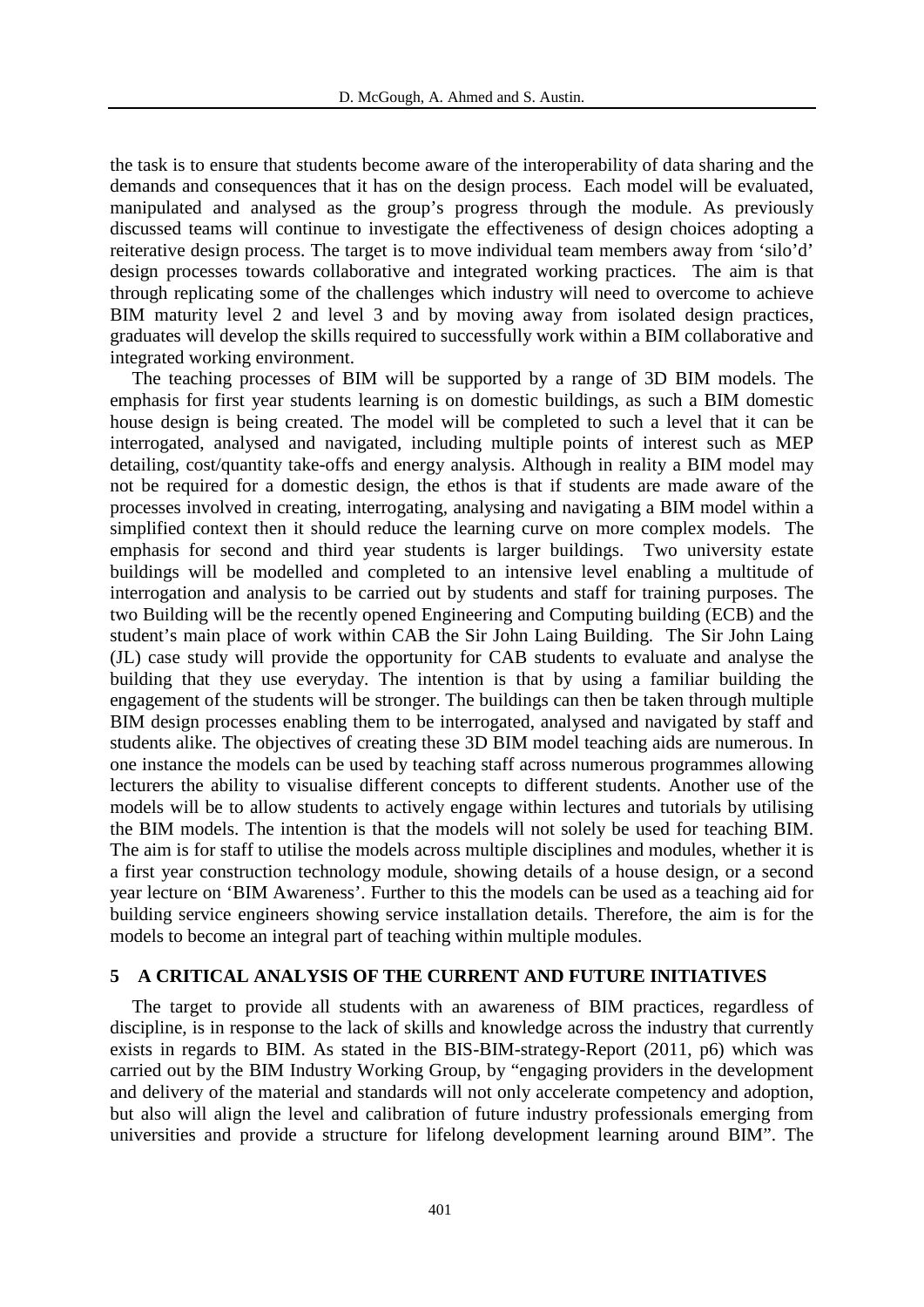expectation is that Coventry will be providing the industry with graduates that are capable of working efficiently as part of a BIM project. It is questioned that currently as things stand within the construction industry a severe lack of skills and knowledge exist which needs to be addressed. It is this within this area that Higher Education has not only the facilities and ability to assist the industry but also the responsibility to provide graduates and the industry alike with skills which are transferable and applicable to what the industry requires today and in the future in regards to BIM and all other industry practices.

### **6 CRITICAL REVIEW OF THE CHALLENGES**

A framework developed by Hopkins (2006) on the 'Challenges and Barriers to Education for Sustainable development (ESD)' has been used to review the challenges and barriers that Coventry University may face in the process of integrating principles of BIM into all aspects of course and modules delivery. Even though the framework developed by Hopkins was focusing on the challenges faced by ESD, many of the issues identified are applicable to the challenges that will be faced in the adoption of BIM in education. One of the first challenges is to increase the awareness of BIM amongst the existing teaching staff within the Department. If BIM is to be developed across all undergraduate courses then staff that may not be directly impacted by BIM still need to be made aware of it and why the Department is pushing forward in this direction. Additionally, more specialised individual professional learning will be required by staff to ensure that all those involved in the delivery of BIM are competent. However, individual professional development is something that is welcomed amongst all those involved. The next issue concerns the integration of BIM across the CAB curriculum. It has been decided early on that all students should gain an awareness of BIM. The difficulty with this is ensuring that the differing disciplines gain the appropriate amount of awareness and skills needed, beyond that of the initial 'BIM awareness lectures'. This is something that will be continually developed and assessed as the research continues. Another issue is dealing with the complexity of BIM concepts. It is paramount that the skills and theory that are to be taught do not confuse students more than when they started. As Charles Hopkins (2006) stated within his work, when something is hard to define it can also be difficult to teach, an aspect that BIM is guilty of. Another challenge to be considered later on will be changes to the current courses, in regards to BIM. The courses within the department are set up carefully to cover many specific learning outcomes needed within the professional context. The challenge will be for the Department to integrate BIM seamlessly within the structure of existing courses and modules. Therefore, an important criterion concerning the success of the adoption of BIM will be the sharing of the responsibilities. The team feels that the adoption of BIM into an education setting cannot solely be the work of one BIM initiator. The correct framework needs to be in place amongst all staff. Departmental heads have provided support regarding the adoption of BIM, which each member of the team is aware of. This has ensured that everyone involved is pushing in the same direction.

#### **7 CONCLUSIONS**

BIM is a crucial part ensuring a reduction in time, cost, waste and carbon consumption. The skills gap in the industry can only be closed through integration of the principles of BIM throughout the fabric of undergraduate courses in HE. The CAB department is making good steps towards the adoption of BIM across the undergraduate degree courses at Coventry University. This case study reflects both the current stages and future plans for the integration